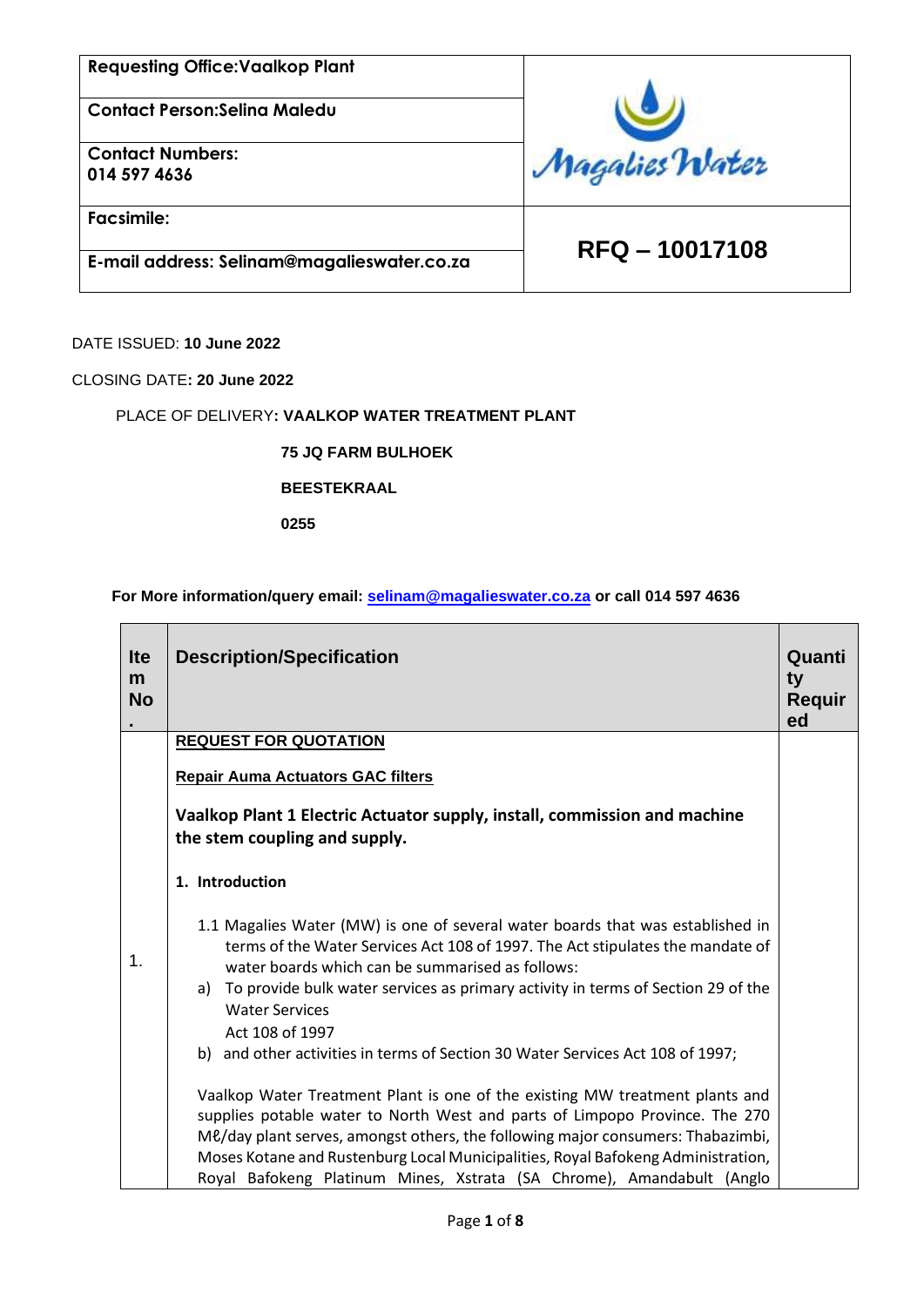**Contact Person:Selina Maledu**

**Contact Numbers: 014 597 4636**



**Facsimile:**

# **RFQ – 10017108 E-mail address: Selinam@magalieswater.co.za**

Platinum), Swartklip Mine, Pretoria Portland Cement, Northam Platinum and Impala Platinum. The bulk distribution mains from the Vaalkop WTW, supply larger towns, villages, and mines with off takes along the routes. 1.2 Vaalkop Water Treatment Plant was recently upgraded to 270ML/d and currently the WTP consists of 4 plants namely: Plant 1: 30 Mℓ/d Plant 2: 90 Mℓ/d Plant 3: 120 Mℓ/d; and Plant 4: 30 Mℓ/d **2. Plant 1 Electric Actuator supply, install, commission and supply of electric actuator** Some of the plant 1 electric actuators have exceeded their expected lifecycle and have failed. Electric Actuators are situated in the Daff units and operate the Descum inlet, Descum outlet, Daff inlet, Daff outlet and Drain valves of the filters. Disconnect from electrical supply and remove old electric actuators and hand to client. Supply and Install new electric actuators, connect to electrical supply and commission. Supply the electric actuator OEM manuals. Any modification on the valves or stem won't be allowed, to ensure that the electric actuators are interchangeable. **3) a) Supply, Install and commission Plant 1 electric actuator for GAC Filter drain valve x 2. 1 X Electric actuators Specification: AUMA** Part-turn Actuators Actuator Old installed **Gearbox** Type designation: SQ 12.2-F12, IP: 68 32s/90° T close: 400-1200Nm T open: 400-1200Nm Lube: F15 Temp: -40/80 degree Celsius L22030/NL2479 **Control Unit:**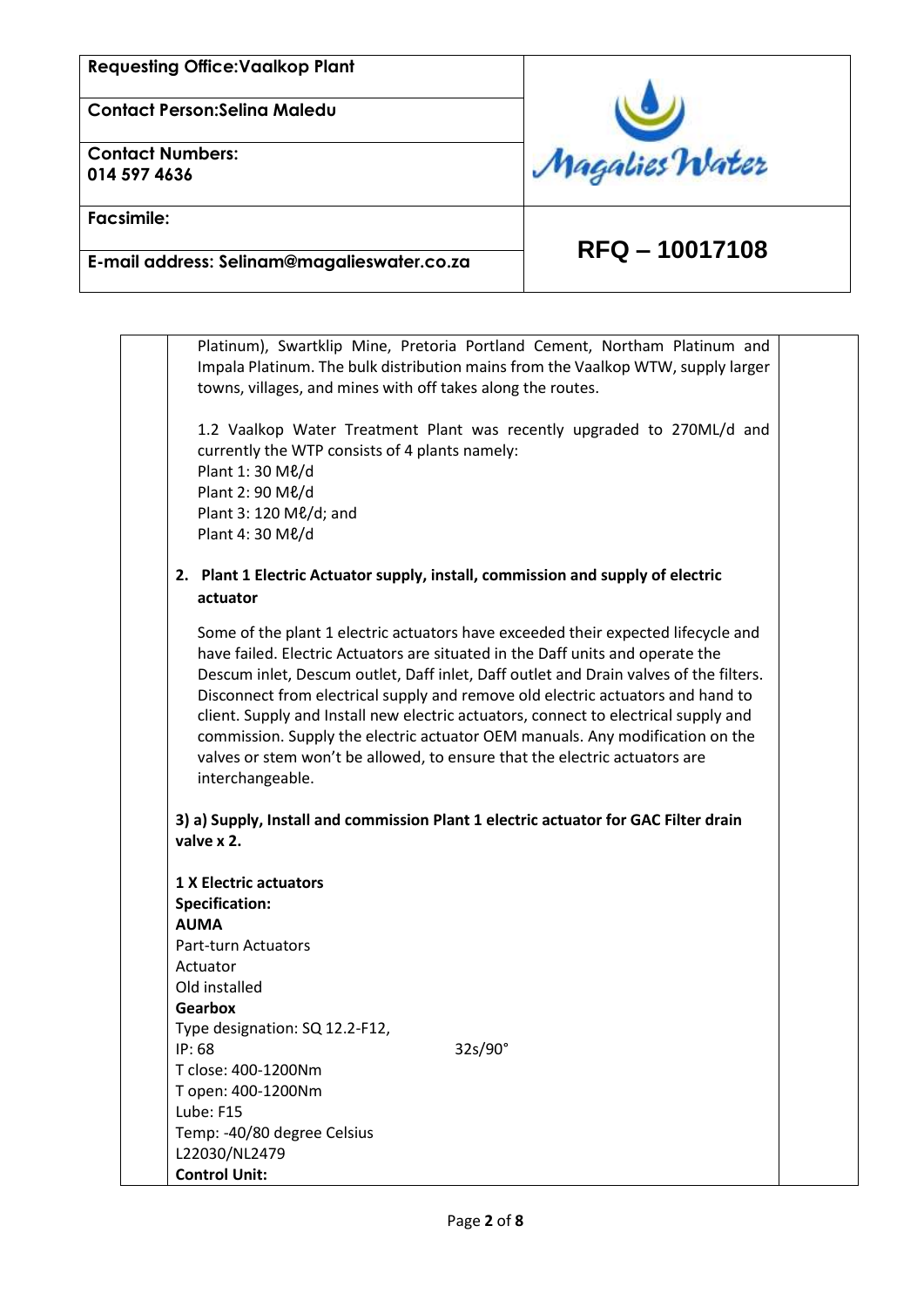**Contact Person:Selina Maledu**

**Contact Numbers: 014 597 4636**

**Facsimile:**

 **RFQ – 10017108 E-mail address: Selinam@magalieswater.co.za**

Magalies Water

Type designation: AM 01.1 L10493 KMS: TP100/201 MSP: 1110KC3—F18E1 3 PHASE 400V AC IP: 68 Control: 24V DC **Motor:** SD000 63-4-0 00 ART No. Z113. 525 Star 3-phase 400V AC 50 Hertz  $P: 0.060$ KW  $cos \theta = 0.38$ In: 0.60A L22030 S2- 15min NL2479 IP: 68 n = 2800 rpm Thermal protected: Th Ins. cl: F **4) a) Supply, Install and commission Plant 1 electric actuator for GAC Wash inlet valve x 2 (check the below specification). 1 X Electric actuators Specification: AUMA** Part-turn Actuators Actuator Old installed **Gearbox** Type designation: SQ 12.2-F12, IP: 68 32s/90° T close: 400-1200Nm T open: 400-1200Nm Lube: F15 Temp: -40/80 degree Celsius L22030/NL2479 **Control Unit:** Type designation: AM 01.1 L10493 KMS: TP100/201 MSP: 1110KC3—F18E1 3 PHASE 400V AC IP: 68 Control: 24V DC **Motor:** SD000 63-4-0 00 ART No. Z113. 525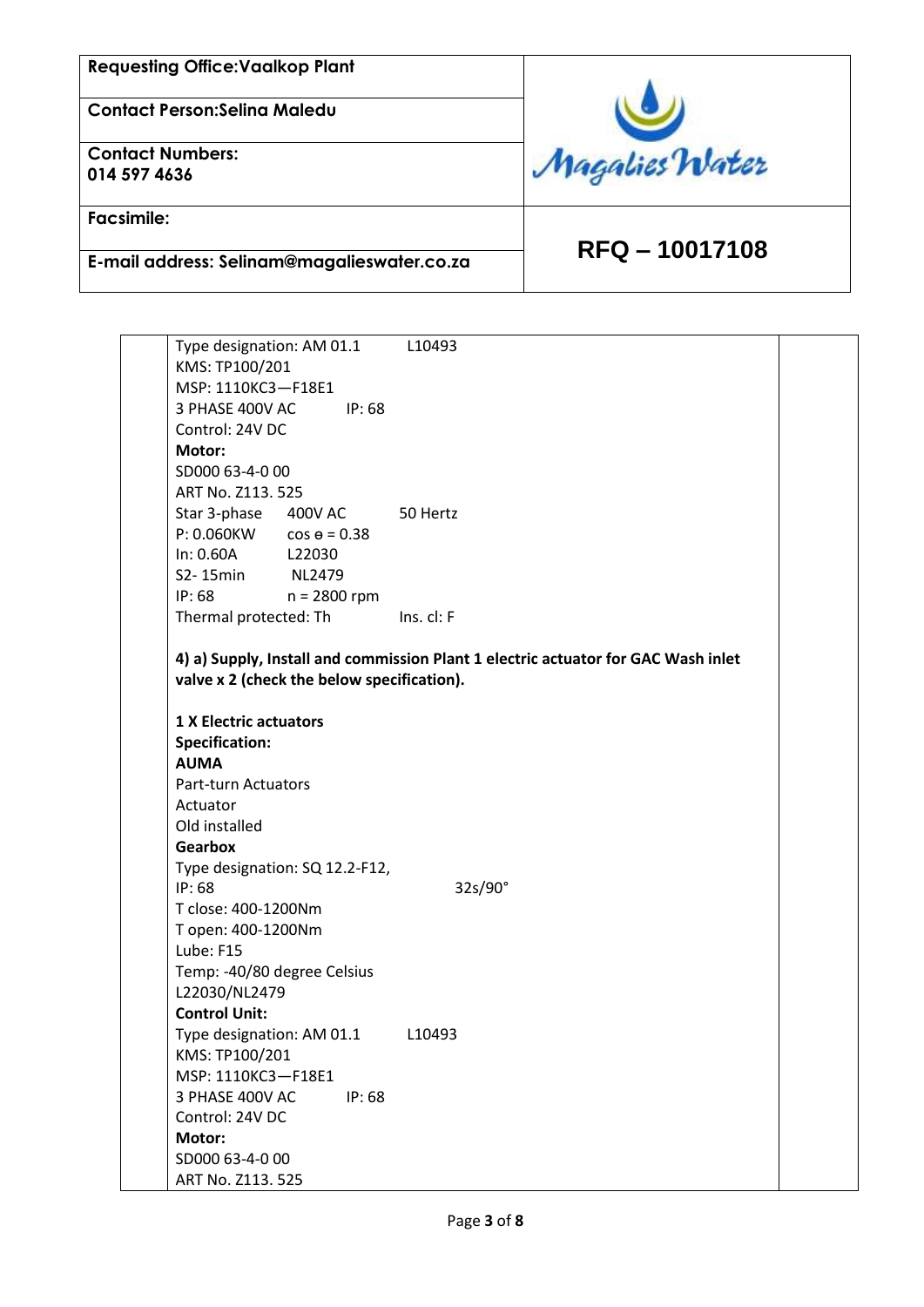**Contact Person:Selina Maledu**

**Contact Numbers: 014 597 4636**

**Facsimile:**



# **RFQ – 10017108 E-mail address: Selinam@magalieswater.co.za**

Star 3-phase 400V AC 50 Hertz  $P: 0.060KW$  cos  $e = 0.38$ In: 0.60A L22030 S2- 15min NL2479 IP: 68 n = 2800 rpm Thermal protected: Th Ins. cl: F

#### **5) Supply, install and commission a spare control unit for electric actuator Plant 2D pump-set 1 throttle valve. AUMA or equivalent**

**Control Unit:**

Type designation: AM 01.1 L8831 Com No. 770289 No. 0303 MA 26456 KMS: TP110/201 MSP: 1110KC3—F18E1 3 PHASE 380V AC IP: 67 Control: 24V DC

## **6. Objectives**

The objective is to outsource an experienced contractor for decommissioning of faulty electric actuators, supply, installation and commissioning of new, similar actuators for descum outlet, descum inlet, Daff outlet, Daff inlet and drain valve in plant 1 of Vaalkop WTP.

#### **7. Deliverables**

- a) Fully functional electric actuators
- b) Any modification on the valve or stem won't be allowed, to ensure that the electric actuators are interchangeable.

#### **8. Evaluation Phases**

**Phase 1: Administration Compliance (if not submitted bid will be disqualified) Phase 2: Functional /technical Evaluation** 

**Phase 3: Points awarded for price and B-BBEE Status level of contribution (80/20 preferential point System)**

**Phase 1 ADMINISTRATIVE MANDATORY REQUIREMENTS**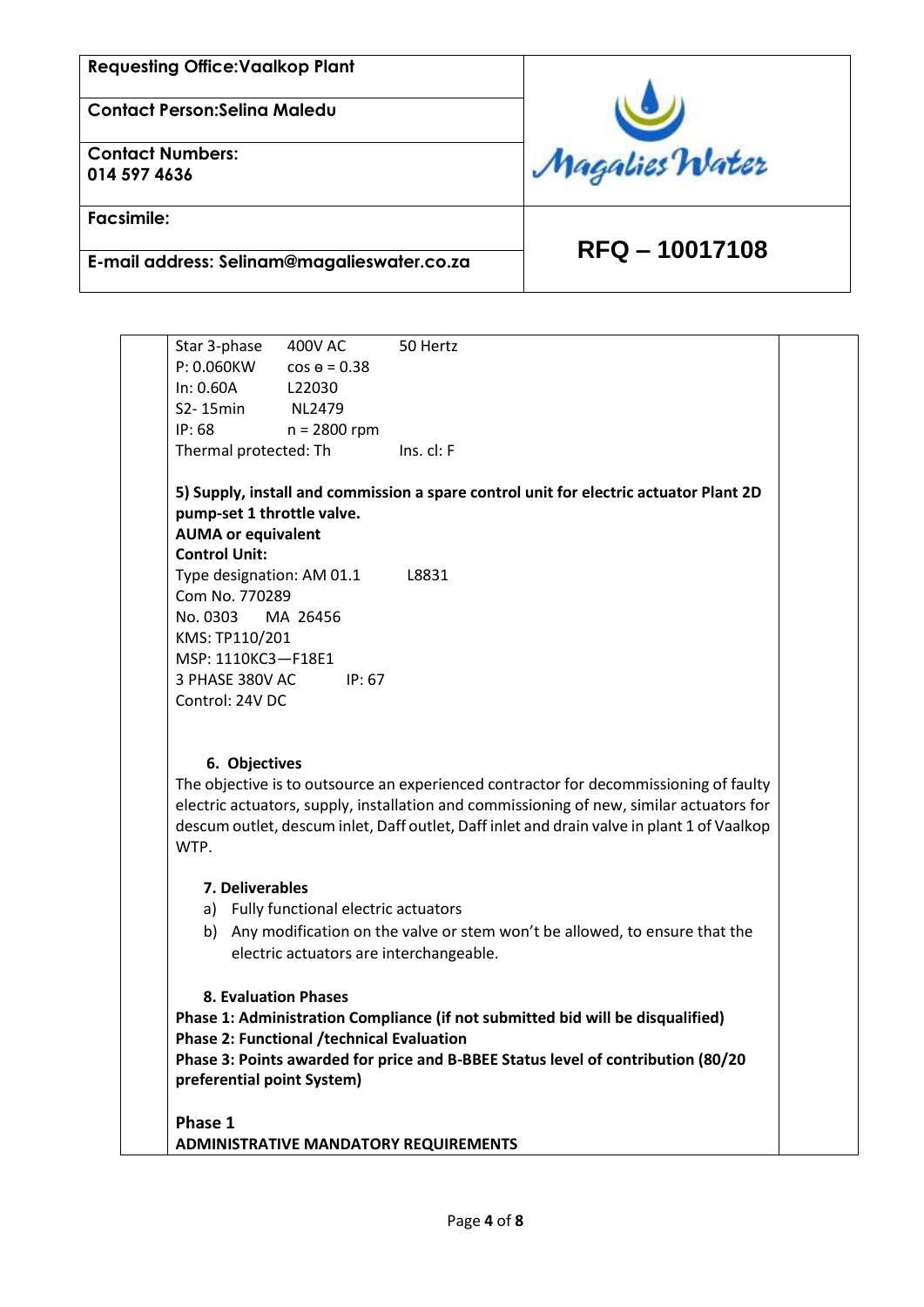**Contact Person:Selina Maledu**

**Contact Numbers: 014 597 4636**

**Facsimile:**



# **RFQ – 10017108 E-mail address: Selinam@magalieswater.co.za**

| Item                              | Name of documents that must be submitted                                                                                                                                                                                             |  |  |
|-----------------------------------|--------------------------------------------------------------------------------------------------------------------------------------------------------------------------------------------------------------------------------------|--|--|
| No                                |                                                                                                                                                                                                                                      |  |  |
| 1                                 | Unemployment Insurance Fund Certificates copy of compensation                                                                                                                                                                        |  |  |
| $\overline{2}$                    | Commissioners registration (UIF)                                                                                                                                                                                                     |  |  |
| 3                                 | Affiliations and accreditations (OEM or Letter from OEM)<br>Certificate of an OEM's as authorized electric actuator Technician/                                                                                                      |  |  |
|                                   | Installer (Certified copy)                                                                                                                                                                                                           |  |  |
| 4                                 | Registration for compensation for occupational injuries and Diseases                                                                                                                                                                 |  |  |
|                                   | (COID)-must have public liability and for what amount (certified copy)                                                                                                                                                               |  |  |
| 5                                 | CIDB 1ME/EP Certification                                                                                                                                                                                                            |  |  |
| 6                                 | Bidders must submit declaration of local content or , if imported material                                                                                                                                                           |  |  |
|                                   | , department of trade & Industry exemption                                                                                                                                                                                           |  |  |
| 7                                 | SARS tax certificates or SARS Pin number                                                                                                                                                                                             |  |  |
| 8                                 | Central Supplier Database (CSD) or CSD registration number                                                                                                                                                                           |  |  |
| 9                                 | Bidders shall submit subcontracting agreements between the main                                                                                                                                                                      |  |  |
|                                   | contractor and the subcontractor with this bid (if applicable):                                                                                                                                                                      |  |  |
| 10                                | Joint ventures Certificate or Agreement                                                                                                                                                                                              |  |  |
| 11                                | Any form of guarantee or credit facility i.e. letter from the supplier or                                                                                                                                                            |  |  |
|                                   | bank guarantee cheque                                                                                                                                                                                                                |  |  |
|                                   | N.B: Failure of bidders to meet all the above mandatory requirements will results in                                                                                                                                                 |  |  |
|                                   | bids being disqualified and won't be evaluated further.<br><b>Phase 2: Functional /technical Evaluation</b><br>Submitted proposals will be assessed based on the following evaluation criteria:<br>a) Functionality                  |  |  |
|                                   | <b>Company Experience in electric actuator installation</b>                                                                                                                                                                          |  |  |
|                                   | Experience on installation of actuators on water treatment water plant or similar                                                                                                                                                    |  |  |
| environment.<br><b>Evaluation</b> | Projects from the bidder should be indicated on a schedule of company experience to<br>be attached together with reference letters, purchase orders or appointment letters<br>of previous similar projects as evidence from clients. |  |  |
|                                   | Company experience of 3 or more similar projects (60 points)                                                                                                                                                                         |  |  |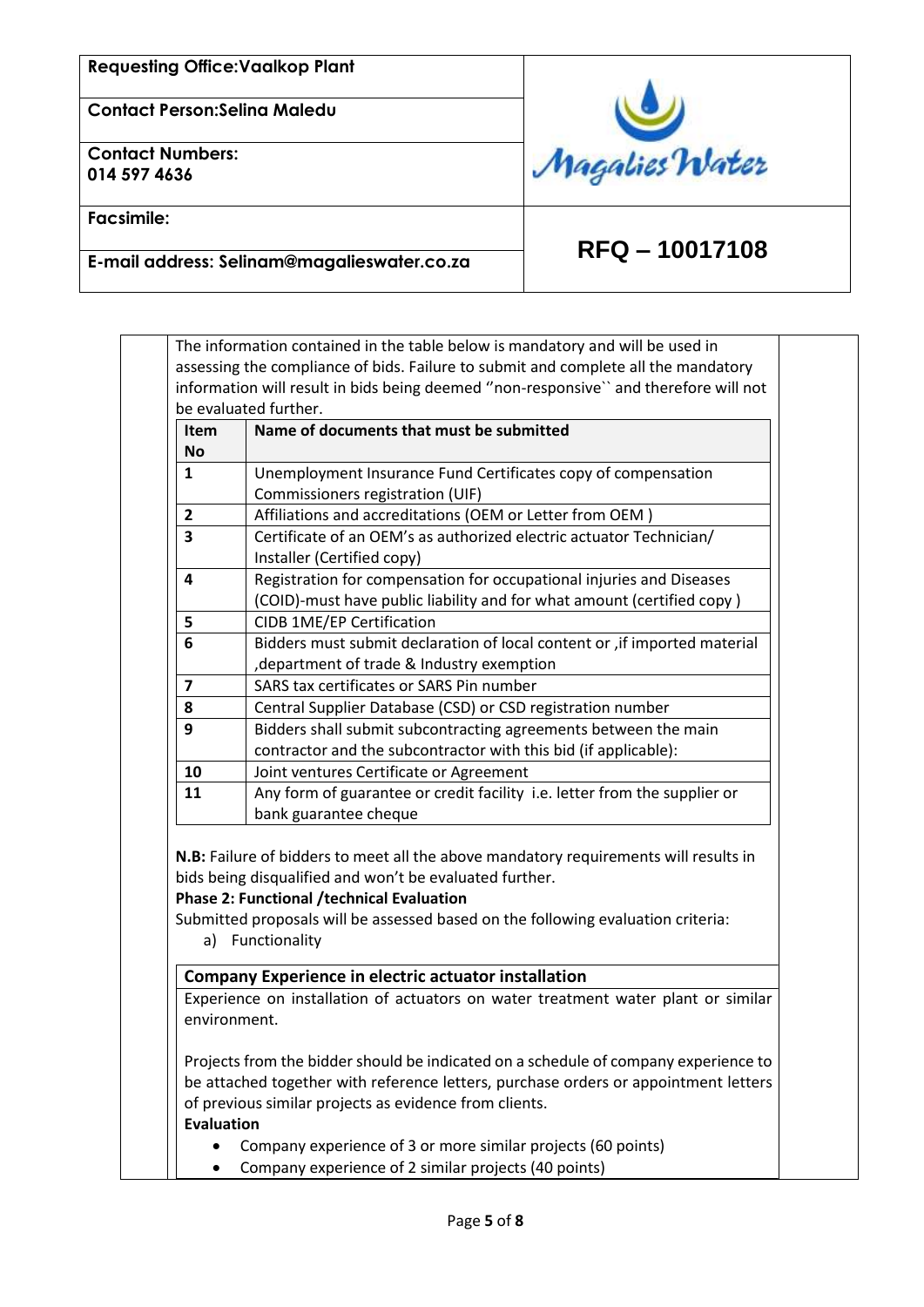**Contact Person:Selina Maledu**

**Contact Numbers: 014 597 4636**

**Facsimile:**



 **RFQ – 10017108 E-mail address: Selinam@magalieswater.co.za**

| Company experience of 1 similar project (20 point)<br>$\bullet$                                                                                                                                                                                                                                                                                 |                                                                                                                                           |                |      |       |           |  |
|-------------------------------------------------------------------------------------------------------------------------------------------------------------------------------------------------------------------------------------------------------------------------------------------------------------------------------------------------|-------------------------------------------------------------------------------------------------------------------------------------------|----------------|------|-------|-----------|--|
| Company experience of 0 similar projects (0 points)                                                                                                                                                                                                                                                                                             |                                                                                                                                           |                |      |       |           |  |
| <b>Experience of Project Manager</b>                                                                                                                                                                                                                                                                                                            |                                                                                                                                           |                |      |       |           |  |
| Capability, knowledge and experience of Project Manager who will be communicating<br>with the client. The project manager with a minimum of applicable 5 years experience<br>to be used on the assignment. The project manager should have at least a national<br>diploma in Electrical/Mechanical Engineering. (Provide CVs and Certificates). |                                                                                                                                           |                |      |       |           |  |
| <b>Evaluation</b>                                                                                                                                                                                                                                                                                                                               |                                                                                                                                           |                |      |       |           |  |
| ٠                                                                                                                                                                                                                                                                                                                                               | 3 or more similar Projects (40 points)                                                                                                    |                |      |       |           |  |
| $\bullet$                                                                                                                                                                                                                                                                                                                                       | 2 Similar Projects (30 points)                                                                                                            |                |      |       |           |  |
| $\bullet$                                                                                                                                                                                                                                                                                                                                       | 1 Similar Project (20 points)                                                                                                             |                |      |       |           |  |
|                                                                                                                                                                                                                                                                                                                                                 | 0 Similar projects (0 points)                                                                                                             |                |      |       |           |  |
|                                                                                                                                                                                                                                                                                                                                                 | Tenderers must achieve a minimum functionality score of 60% in order to qualify<br>for further evaluation on price and preference points. |                |      |       | Total 100 |  |
|                                                                                                                                                                                                                                                                                                                                                 |                                                                                                                                           |                |      |       |           |  |
|                                                                                                                                                                                                                                                                                                                                                 | <b>Price Proposal</b><br><b>Description Unit</b>                                                                                          | Quantity       | Rate | Total |           |  |
|                                                                                                                                                                                                                                                                                                                                                 |                                                                                                                                           |                |      |       |           |  |
| Item<br>No.<br>$\mathbf{1}$                                                                                                                                                                                                                                                                                                                     | Removal of old<br>actuators and handover<br>to client                                                                                     | 3              |      |       |           |  |
| $\overline{2}$                                                                                                                                                                                                                                                                                                                                  | Supply, installation and<br>testing of new actuators<br>including<br>commissioning                                                        | $\overline{3}$ |      |       |           |  |
| 3                                                                                                                                                                                                                                                                                                                                               | Supply, installation and<br>testing of actuators<br>control unit including<br>commissioning                                               | 1              |      |       |           |  |
|                                                                                                                                                                                                                                                                                                                                                 | Sub Total (A)                                                                                                                             |                |      |       |           |  |
|                                                                                                                                                                                                                                                                                                                                                 | ADD 10% Contingencies                                                                                                                     |                |      |       |           |  |
| Sub Total                                                                                                                                                                                                                                                                                                                                       |                                                                                                                                           |                |      |       |           |  |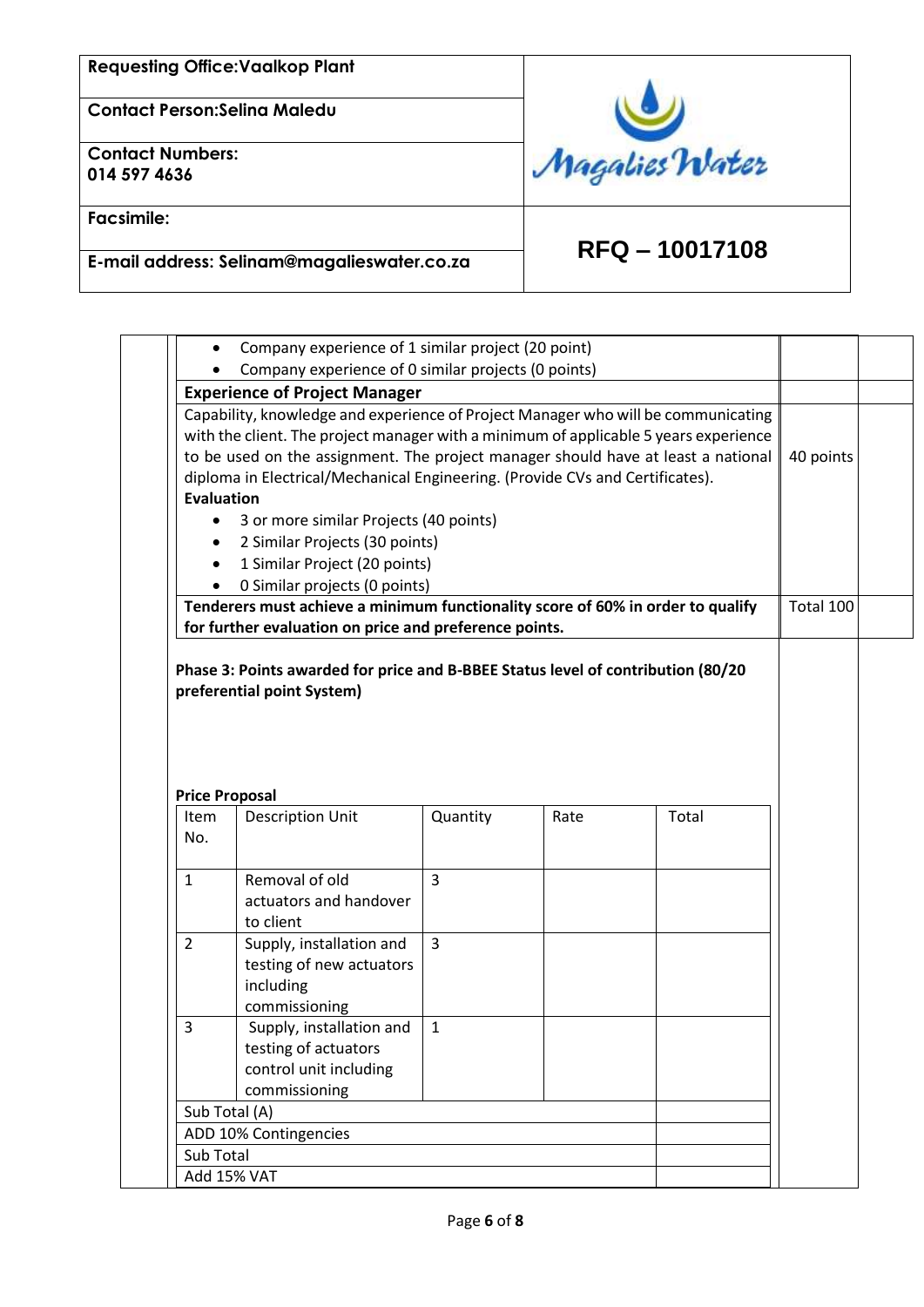**Contact Person:Selina Maledu**

**Contact Numbers: 014 597 4636**



**Facsimile:**

 **RFQ – 10017108 E-mail address: Selinam@magalieswater.co.za**

| <b>Total Price</b>                                                                                                                                                         |  |
|----------------------------------------------------------------------------------------------------------------------------------------------------------------------------|--|
| 9. Timelines                                                                                                                                                               |  |
| Bidders to propose, together with the proposal, their anticipated timelines to hand<br>deliverables to client.                                                             |  |
| 10. Health and Safety                                                                                                                                                      |  |
| The work shall comply with the Occupational Health and Safety Act, Act no 85 of 1993<br>and the applicable regulations.                                                    |  |
| Prior to appointment of the contractor, he shall, in terms of Section 5.1 of the Act,<br>provide proof that:                                                               |  |
| He has the necessary competencies and resources to perform the work safely.<br>He is registered and in good standing with the COIDA or other compensation<br>insurer prior |  |
| to work commencing on site.                                                                                                                                                |  |
| 11. Date and venue of non-compulsory site briefing                                                                                                                         |  |
| A compulsory site briefing meeting will be held at Vaalkop WTP on 15 June 2021 Time<br>:11H00 Venue coordinates: 25 <sup>0</sup> 18'29.02"S 27 <sup>0</sup> 29'01.51"E     |  |
|                                                                                                                                                                            |  |
|                                                                                                                                                                            |  |
|                                                                                                                                                                            |  |

## **1. SUBMISSION OF QUOTATIONS**

**RFQ Number** must always be stated on the quotation.

Quotations should be submitted on or before the Request for Quotation Deadline Date by no later than 12h00 to the email below. Email:selinam@magalieswater.co.za

#### **2. SELECTION OF QUALIFYING QUOTATION**

The selection of the qualifying quotation will be at Magalies water's sole discretion. Magalies Water does not bind itself to accept any particular Quotation